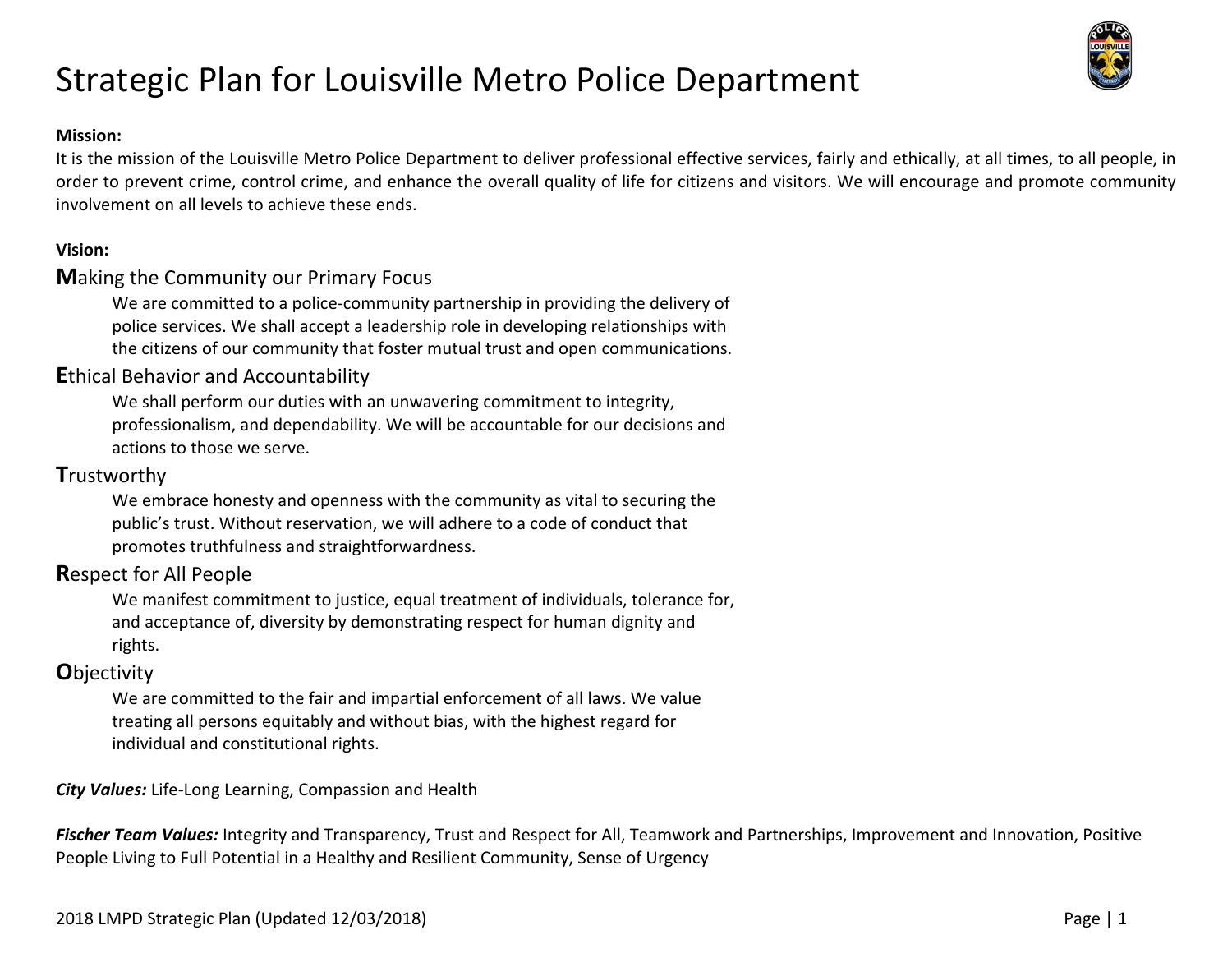

#### **Themes:**

| <b>Theme</b>                         | <b>Definitions</b>                                                                                       |
|--------------------------------------|----------------------------------------------------------------------------------------------------------|
| Crime Reduction                      | LMPD works to make Louisville Metro a safer, healthier community by reducing both violent and            |
|                                      | property crime.                                                                                          |
| <b>Traffic Safety</b>                | Through traffic enforcement and education, LMPD strives to make our roadways safer for drivers,          |
|                                      | passengers, bicyclists, and pedestrians.                                                                 |
| Community Interaction and Legitimacy | Community interaction is one of the LMPD's top priorities as we work towards our goal to make            |
|                                      | Louisville a safer community through community outreach, transparency, legitimacy, and the fair          |
|                                      | and ethical treatment of all people. Priority is given to ensuring quality of service through a rigorous |
|                                      | inspection process. LMPD also seeks to improve services and support to victims of crime.                 |
| Technology                           | The use of the most up-to-date technology that practically assists the officers of LMPD in the           |
|                                      | deterrence and detection of criminal activity will be utilized. The best use of technology is also       |
|                                      | applied to public safety during major events and traffic enforcement.                                    |
| <b>Facilities</b>                    | Refers to the LMPD's need to have buildings and infrastructure sufficient to meet operational needs      |
|                                      | of patrol, administration, special operations and investigations.                                        |
| <b>Employee Wellness and Safety</b>  | LMPD's sworn and non-sworn employees are its most valuable resource. Ensuring their physical,            |
|                                      | mental, and emotional wellness is a top priority so that they can successfully complete the work of      |
|                                      | keeping the community safe. LMPD emphasizes safe practices and tools which ensure the wellbeing          |
|                                      | of officers and civilians.                                                                               |
| <b>Training</b>                      | In order to fulfill LMPD's Mission, Vision, and Department Goals regular training is employed to keep    |
|                                      | our officers informed and to maintain their skill level. Regular training takes the form of basic        |
|                                      | recruit training, annual in-service classroom and tactical training, field training, and required        |
|                                      | readings.                                                                                                |

#### **Mayoral Goals:**

Public Safety: 1.1 – Reduce violent and property crime offenses each calendar year.

1.2 – Reduce homicides and shootings involving youth (ages 14‐25) each calendar year.

1.3 – Consistently rank among the top quartile of safest communities compared to our "peer cities" as identified by the Greater Louisville Project.

1.4 – Communicate Louisville Metro's comprehensive violence reduction plan using a best‐in‐class approach.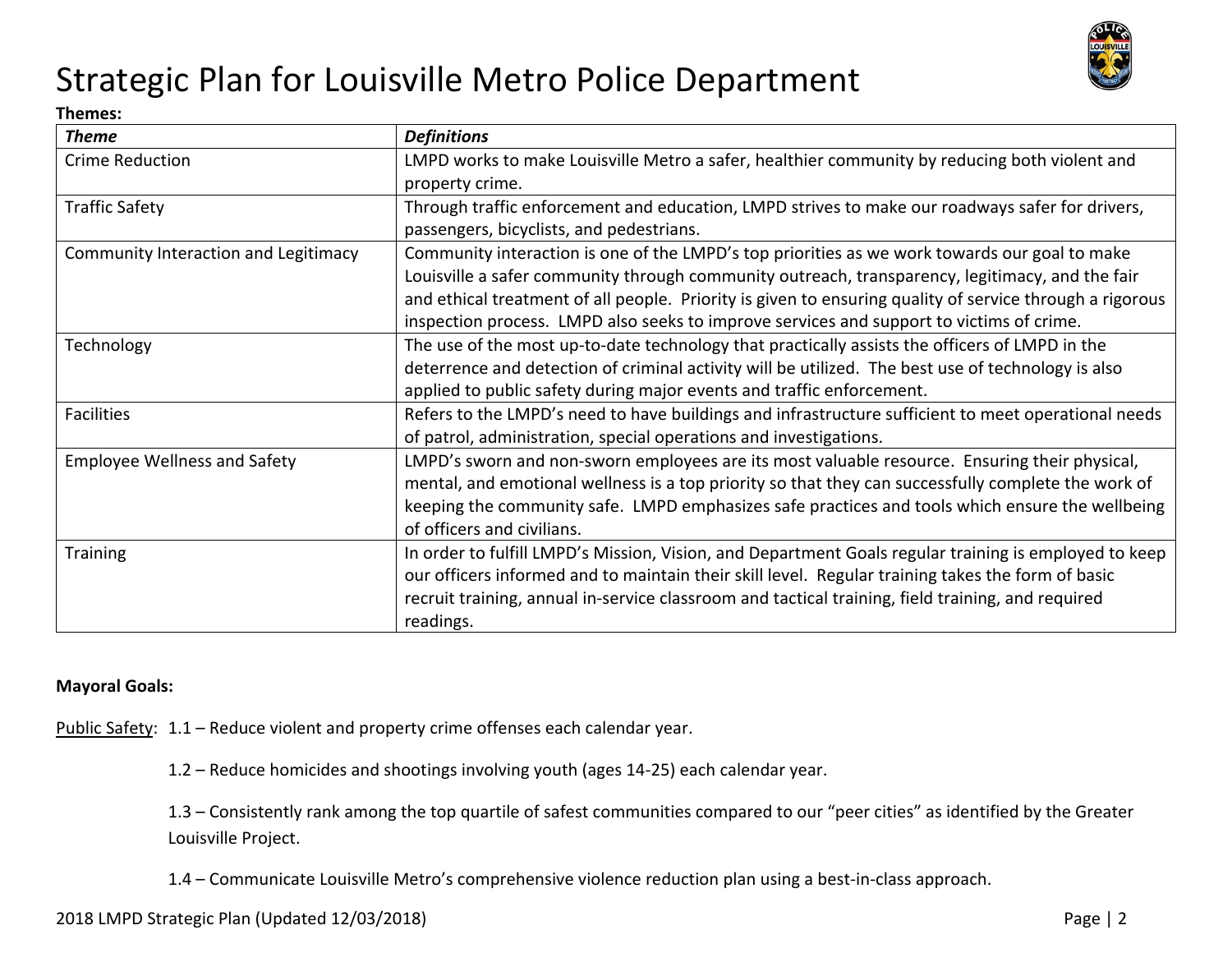#### **Department Goals:**



- **#1** Reduce violent and property crime each calendar year. (Mayoral Goal 1.1)
	- A. Reduce homicides and shootings involving youth (ages 14‐25) each calendar year. (Mayoral Goal 1.2)
	- B. Consistently rank among the top quartile of safest communities compared to our "peer cities" as identified by the Greater Louisville Project. (Mayoral Goal 1.3)
- **#2** Make Louisville's roads safer for travel for citizens and visitors.
	- A. Reduce traffic fatalities each calendar year.
	- B. Reduce pedestrian fatalities each calendar year.
- **#3** Embrace every opportunity to enhance transparency, legitimacy, and accountability to strengthen community outreach and ensure the ethical and equitable treatment of all. Priority is given to ensuring quality of service through a rigorous inspection process. LMPD also seeks to improve services and support to victims of crime.
- **#4**  Create a Victim Services Unit to support crime victims and witnesses by helping them navigate the criminal justice system and by responding to their emotional, physical, and financial needs.
- **#5** Communicate Louisville Metro's comprehensive violence reduction plan using a best‐in‐class approach. (Mayoral Goal 1.4)
- **#6** Improve recruitment so the best candidates are chosen to be police officers who will justly and effectively carry out the duties of law enforcement. Also, ensure that the department accurately reflects the community in Louisville Metro.
- #7 Use relevant and up-to-date technology along with the technical expertise of LMPD employees to serve the citizens and visitors of Louisville Metro.
- **#8** Ensure the department has appropriate facilities required to operate and there is sufficient planning for future needs.
- **#9**  Offer employees the tools they need to stay physically, intellectually, mentally, and emotionally healthy to enhance their professional and personal lives.
- **#10** Strengthen officer safety practices through training, policy and procedures, and proper equipment.
- **#11** Continue to make LMPD's training relevant, comprehensive, and state‐of‐the‐art utilizing best practices from across the country.

### 2018 LMPD Strategic Plan (Updated 12/03/2018) Page | 3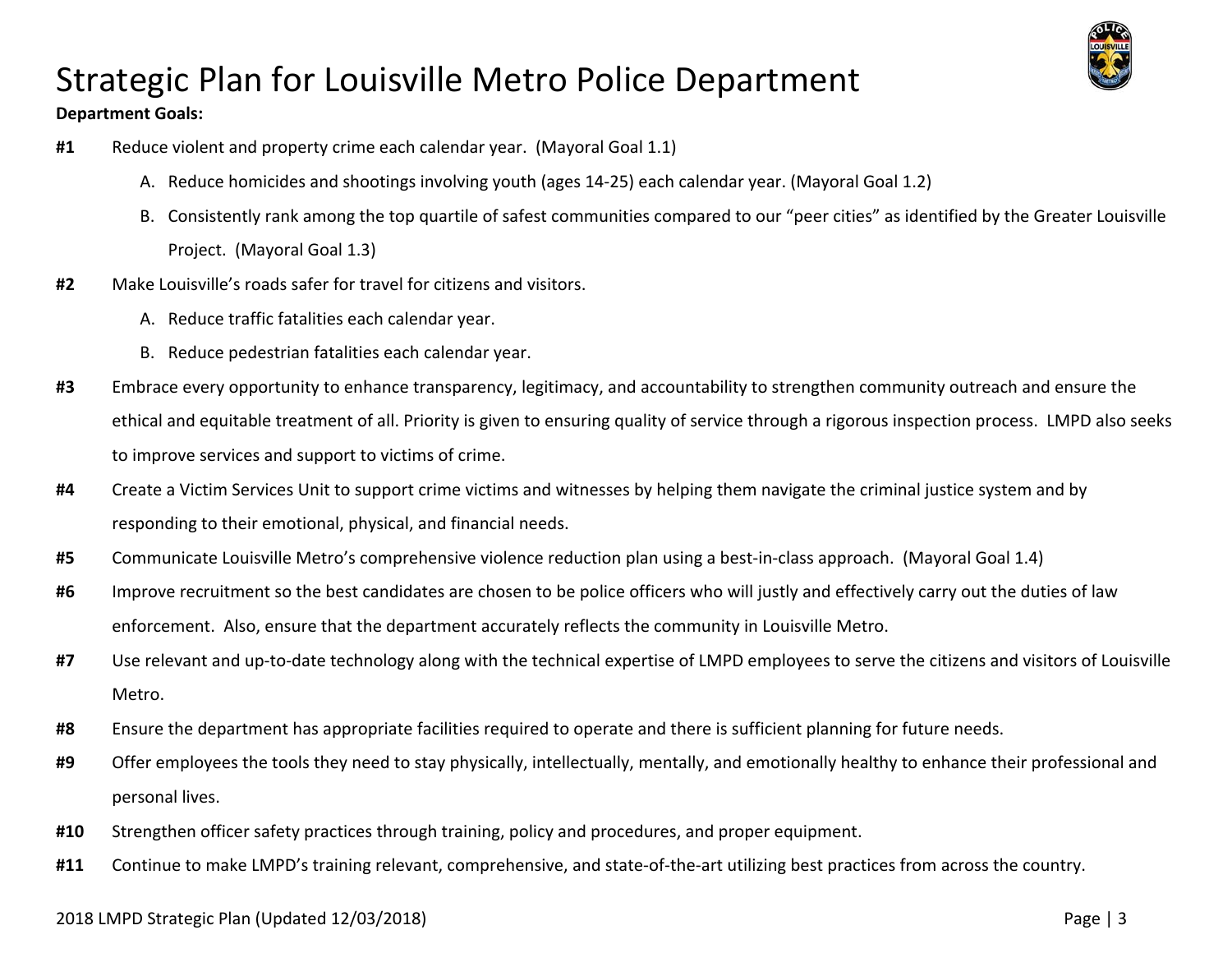

### **Strategic Work Table (How the goal is accomplished)**

**Goal #1:** Reduce violent and property crime each calendar year. (Mayoral Goal 1.1)

- A. Reduce homicides and shootings involving youth (ages 14‐25) each calendar year. (Mayoral Goal 1.2)
- B. Consistently rank among the top quartile of safest communities compared to our "peer cities" as identified by the Greater Louisville Project. (Mayoral Goal 1.3)

#### *Goal Owner: Chief Steve Conrad*

| <b>What</b>                        | <b>Who</b>             | <b>Why</b>                     | <b>When</b> | <b>Check-Step</b>  | <b>Resources Needed</b>         |
|------------------------------------|------------------------|--------------------------------|-------------|--------------------|---------------------------------|
| Use an individualized              | <b>Assistant Chief</b> | A small number of              | Weekly      | Monitor UCR Part 1 | Patrol Divisions and            |
| approach to focus                  | Shara Parks            | <b>PEOPLE</b> are causing most |             | Crime Rate.        | 9 <sup>th</sup> Mobile Division |
| enforcement efforts on known       |                        | of the violent crime in        |             |                    | Effective partnerships          |
| violent offenders, who have        |                        | Louisville Metro.              |             |                    | with law enforcement            |
| continually committed acts of      |                        |                                |             |                    | agencies in the Metro           |
| violence in our community.         |                        |                                |             |                    |                                 |
| Continue to use a data-driven      | <b>Assistant Chief</b> | Disproportionally high         | Weekly      | Monitor UCR Part 1 | Patrol Divisions and            |
| approach to determine where        | Shara Parks            | rates of violent crime         |             | Crime Rate.        | 9th Mobile Division             |
| crime occurs the most and          |                        | occur in PLACES that           |             |                    |                                 |
| deploy resources to the areas      |                        | require extra police           |             |                    |                                 |
| of Louisville-Jefferson County     |                        | services to deter crime.       |             |                    |                                 |
| with the highest crime rates.      |                        |                                |             |                    |                                 |
| Work with local, state and         | Major Loyd Baker       | <b>NARCOTICS</b> are the root  | Weekly      | Monitor UCR Part 1 | Narcotics Division,             |
| federal partners to address        |                        | cause that connects            |             | Crime Rate.        | Patrol Divisions, and           |
| individuals and organizations      |                        | much of our violent and        |             |                    | 9th Mobile Division             |
| trafficking in narcotics.          |                        | property crime together.       |             |                    |                                 |
| <b>LMINTEL Task Force. Partner</b> | Major Billy Hibbs      | The direct relationships       | Ongoing     | Monitor UCR Part 1 | Patrol Divisions and            |
| with the DEA, ATF, US              |                        | with the federal law           |             | Crime Rate.        | 9th Mobile Division             |
| Marshal, FBI and others to         |                        | enforcement partners           |             |                    |                                 |
| arrest and prosecute violent       |                        | allow for increased            |             |                    |                                 |
| individuals.                       |                        | resources and options in       |             |                    |                                 |
|                                    |                        | the adjudication process.      |             |                    |                                 |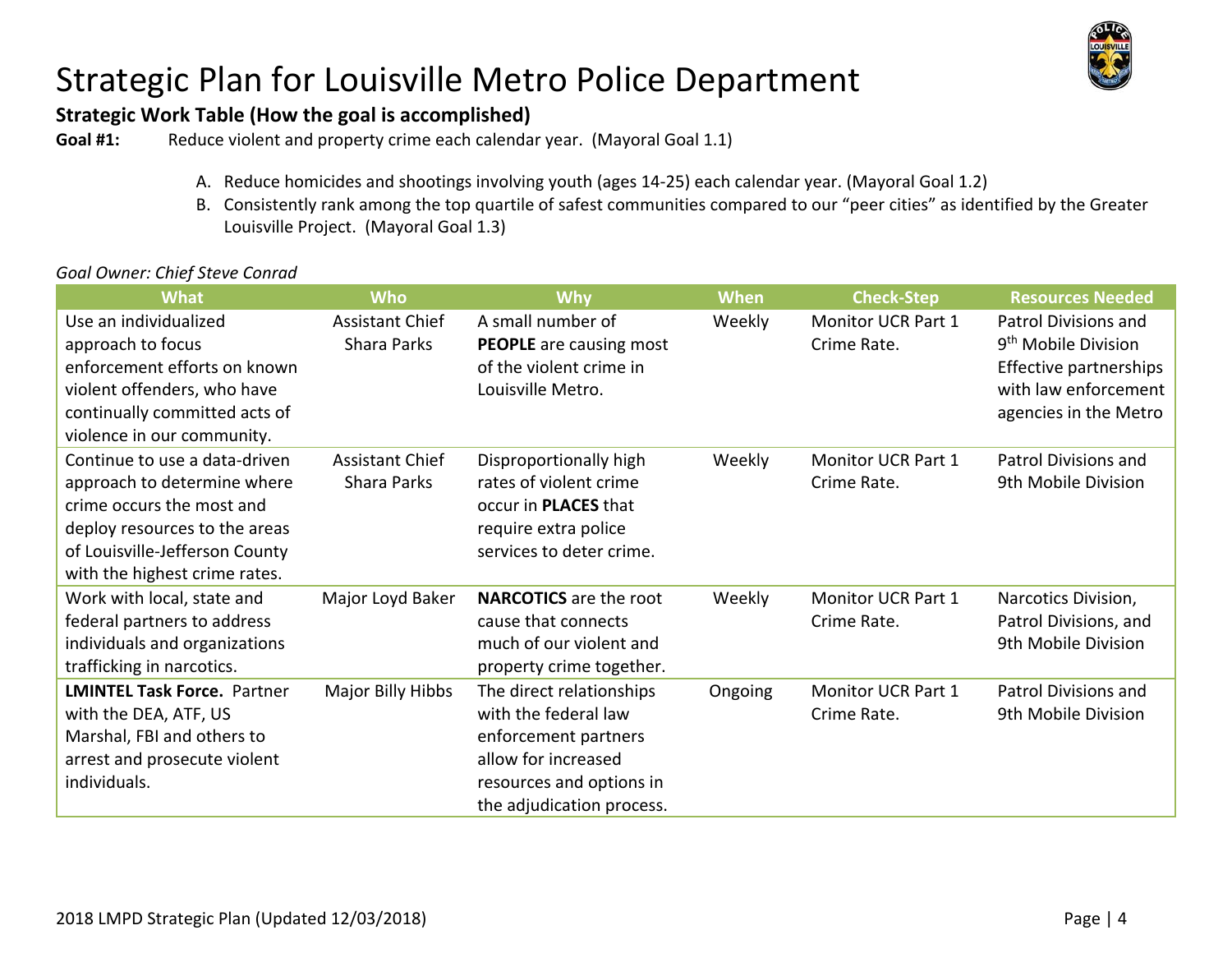

**Goal #2:** Make Louisville's roads safer for travel for citizens and visitors.

- A. Reduce traffic fatalities each calendar year.
- B. Reduce pedestrian fatalities each calendar year.

### *Goal Owner: Assistant Chief LaVita Chavous*

| <b>What</b>                                                                                                                                                                                                   | Who                          | <b>Why</b>                                                                                   | <b>When</b> | <b>Check-Step</b>                                                      | <b>Resources Needed</b>                                                                                  |
|---------------------------------------------------------------------------------------------------------------------------------------------------------------------------------------------------------------|------------------------------|----------------------------------------------------------------------------------------------|-------------|------------------------------------------------------------------------|----------------------------------------------------------------------------------------------------------|
| Gain compliance of traffic laws<br>by enforcing moving and<br>equipment violations, and<br>jaywalking. Special attention<br>is paid to areas that regularly<br>experience fatalities and<br>serious injuries. | Major Andrea<br><b>Brown</b> | Safe driving practices by<br>all motorists will reduce<br>the risk of traffic<br>fatalities. | Weekly      | <b>Monitor traffic</b><br>fatality reports.                            | Traffic Unit with the<br>assistance of the<br><b>Patrol Divisions</b>                                    |
| Educate the public on the use<br>of seatbelts and helmets and<br>how they save lives. Educate<br>the public on pedestrian<br>safety, especially how to safely<br>cross the street.                            | Major Andrea<br>Brown        | Reduce the number of<br>traffic and pedestrian<br>fatalities in Louisville<br>Metro.         | Ongoing     | Number of attendees<br>at events. Monitor<br>traffic fatality reports. | <b>Community Policing</b><br>Unit with the<br>assistance of Patrol<br>Divisions at<br>community meetings |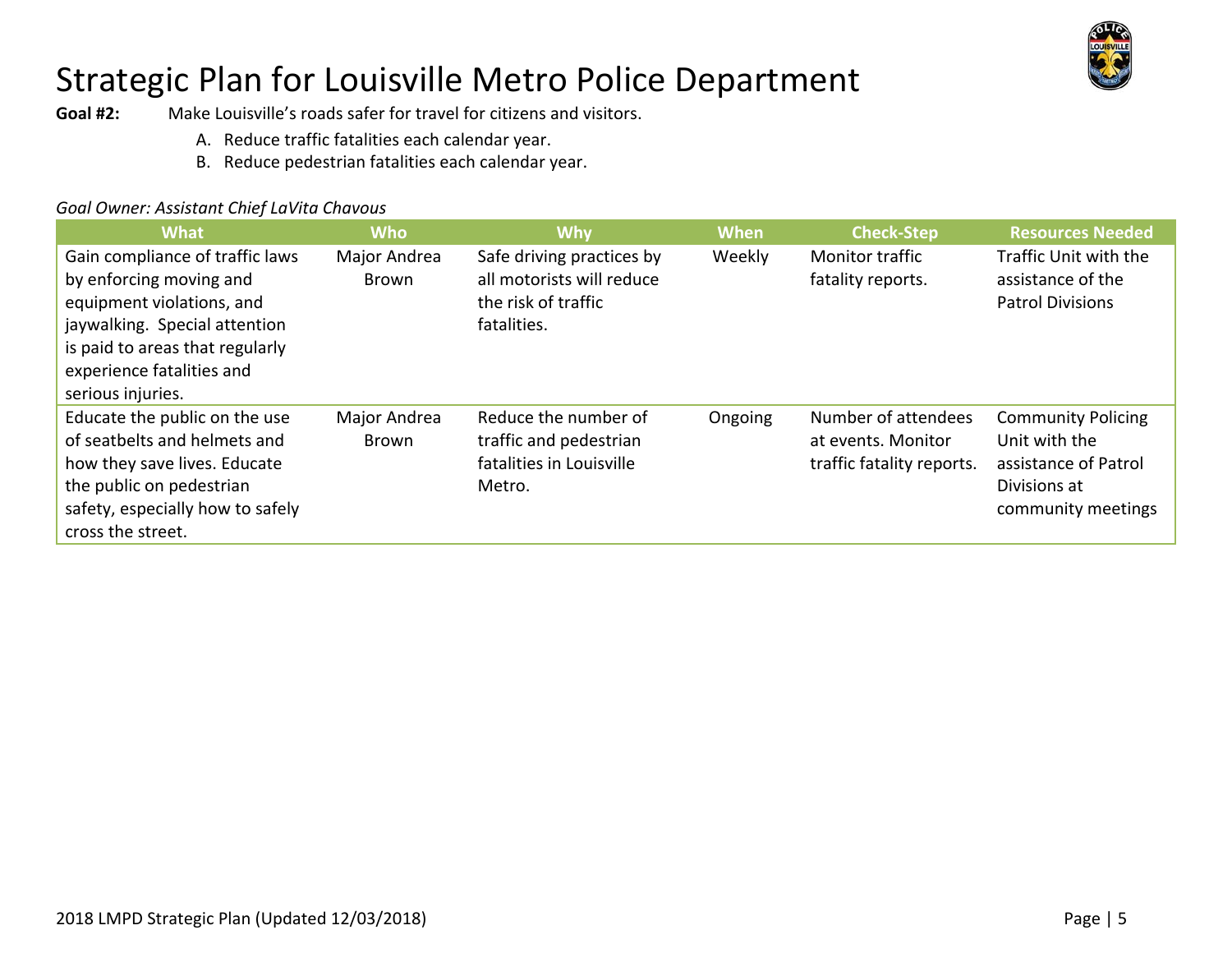

**Goal #3:**  Embrace every opportunity to enhance transparency, legitimacy, and accountability to strengthen community outreach and ensure the ethical and equitable treatment of all. Priority is given to ensuring quality of service through a rigorous inspection process. LMPD also seeks to improve services and support to victims of crime.

#### *Goal Owner: Chief Steve Conrad*

| <b>What</b>                                                                                                                                                                              | <b>Who</b>                                   | Why                                                                                                                                                                                                                | When    | <b>Check-Step</b>                                                                                                                                  | <b>Resources Needed</b>                                              |
|------------------------------------------------------------------------------------------------------------------------------------------------------------------------------------------|----------------------------------------------|--------------------------------------------------------------------------------------------------------------------------------------------------------------------------------------------------------------------|---------|----------------------------------------------------------------------------------------------------------------------------------------------------|----------------------------------------------------------------------|
| Provide open crime data,<br>policy and procedures,<br>research reports, and other<br>types of information on<br>LMPD's website.                                                          | Major Dave Allen                             | The community has a<br>right to the information<br>being shared. The<br>transparency of releasing<br>information ensures<br>equity.                                                                                | Weekly  | Continue to publish<br>all relevant<br>information.                                                                                                | Administrative<br>Services Division,<br>LMPD website                 |
| Thoroughly investigate<br>allegations of criminal actions<br>and policy violations against<br>LMPD members.                                                                              | Major Frank<br>Hardison                      | To keep sworn and<br>civilian members<br>accountable and sustain<br>public trust.                                                                                                                                  | Ongoing | Monitor trends and<br>review all PSU/PIU<br>cases.                                                                                                 | Special Investigations<br><b>Division</b>                            |
| Focus on LMPD's ongoing<br>commitment to improving the<br>relationship between the<br>police and the community by<br>establishing a series of<br>facilitated community<br>conversations. | <b>Chief Steve Conrad</b>                    | Strong personal<br>relationships support<br>transparency, legitimacy,<br>and accountability.<br>These conversations will<br>allow citizens to express<br>concerns, ask questions,<br>and show support for<br>LMPD. | CY2020  | Community events to<br>be scheduled over the<br>next year to allow for<br>facilitated<br>conversations<br>between the police<br>and the community. | Chief Conrad,<br><b>Community Policing</b><br>Unit, Patrol Divisions |
| Patrol Division Majors and<br>their staff are available and<br>responsive to community<br>leaders and citizens, holding<br>community conversations as<br>needed.                         | <b>Assistant Chief</b><br><b>Shara Parks</b> | Further strengthens the<br>relationships with the<br>community and<br>accountability of all<br>LMPD members.                                                                                                       | Ongoing | Monitor and<br>Diagnose.                                                                                                                           | <b>Patrol Divisions</b>                                              |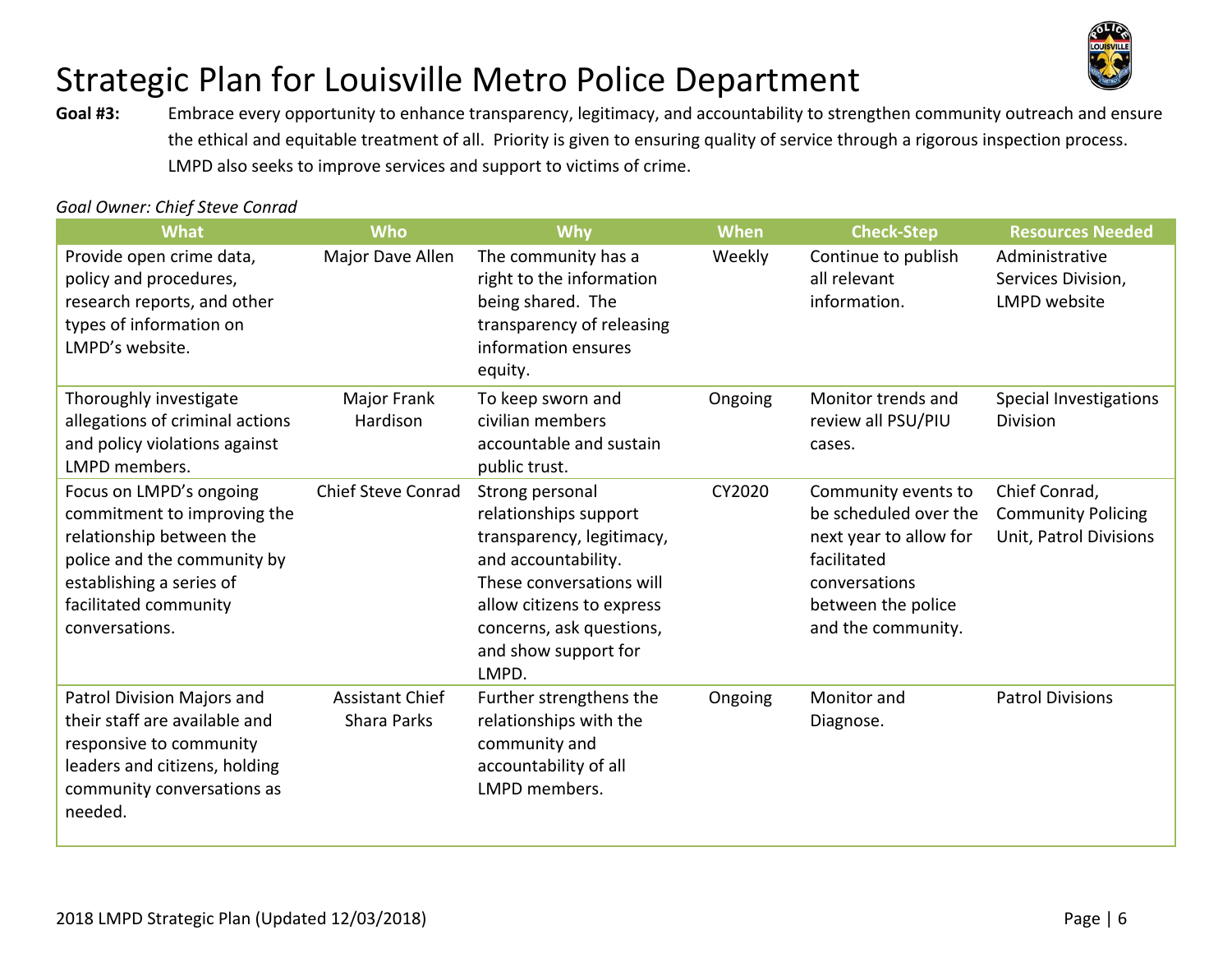

| <b>What</b>                                                                                                                                               | <b>Who</b>                                 | <b>Why</b>                                                                                                                                                                        | <b>When</b> | <b>Check-Step</b>                                                                                                                                                                                                                                                                                                                                                                                                                                                         | <b>Resources Needed</b>                                |
|-----------------------------------------------------------------------------------------------------------------------------------------------------------|--------------------------------------------|-----------------------------------------------------------------------------------------------------------------------------------------------------------------------------------|-------------|---------------------------------------------------------------------------------------------------------------------------------------------------------------------------------------------------------------------------------------------------------------------------------------------------------------------------------------------------------------------------------------------------------------------------------------------------------------------------|--------------------------------------------------------|
| Expand the Inspection and<br><b>Compliance Unit (ICU) to have</b><br>the capacity to monitor and<br>measure the effectiveness of<br>training.             | <b>Assistant Chief</b><br>Robert Schroeder | Ensure the quality and<br>effectiveness of training<br>which emphasizes de-<br>escalation and safe<br>practices to strengthen<br>the community's trust<br>and legitimacy of LMPD. | CY2019      | Evaluate current<br>Inspections and<br>Compliance Unit for<br>staffing needs.                                                                                                                                                                                                                                                                                                                                                                                             | 4 additional civilian<br>personnel positions to<br>ICU |
| <b>Utilize Integrating</b><br><b>Communications,</b><br><b>Assessment, and Tactics</b><br>(ICAT) training. Review use of<br>force policies and practices. | <b>Assistant Chief</b><br>Robert Schroeder | ICAT emphasizes de-<br>escalation techniques<br>thereby increasing the<br>safety of officers and the<br>public.                                                                   | CY2019      | Review of use of force<br>incidents by division<br>commanders and<br>PSU. Independent<br>study of the efficacy of<br><b>Police Executive</b><br>Research Forum (PERF)<br>ICAT training, to be<br>completed by the<br><b>Center for Police</b><br>Research and Policy at<br>the University of<br>Cincinnati funded by<br>The International<br>Association of Chiefs of<br>Police (IACP). Ongoing<br>review of use of force<br>incidents by division<br>commanders and PSU. | Training Division,<br>Division Majors, PSU             |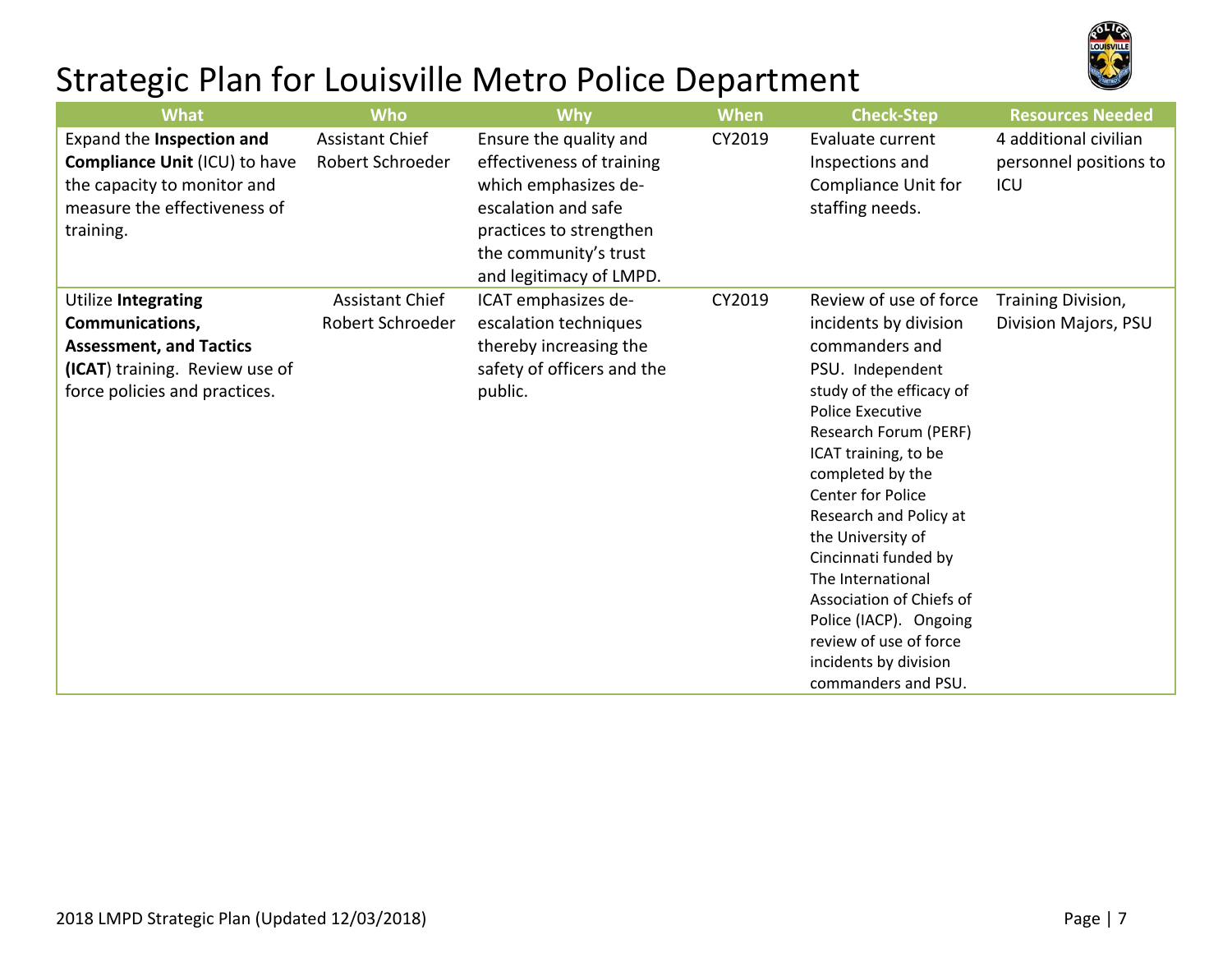

| <b>What</b>                                                                                                                                                                                                                                                                                 | <b>Who</b>              | <b>Why</b>                                                                                                                                                                                                                                            | <b>When</b> | <b>Check-Step</b>                                  | <b>Resources Needed</b>                                            |
|---------------------------------------------------------------------------------------------------------------------------------------------------------------------------------------------------------------------------------------------------------------------------------------------|-------------------------|-------------------------------------------------------------------------------------------------------------------------------------------------------------------------------------------------------------------------------------------------------|-------------|----------------------------------------------------|--------------------------------------------------------------------|
| Establish a Project<br><b>Management Office (PMO)</b><br>within the LMPD that will<br>become a repository for all<br>projects, a resource to those<br>that are leading projects or<br>would like to improve<br>processes, and an assessor for<br>best practices from across the<br>country. | Lieutenant Ted<br>Eidem | A central location for all<br>projects is key to<br>communication and best<br>practice utilization within<br>the department.                                                                                                                          | CY2019      | Operating procedures<br>established                | Training, additional<br>civilian personnel                         |
| Assemble an inventory on all<br>projects in process in the<br>LMPD.                                                                                                                                                                                                                         | Lieutenant Ted<br>Eidem | Once an inventory of all<br>projects in process in the<br>LMPD is established, the<br>results may be used to<br>reduce duplication of<br>efforts within the<br>department and lend<br>itself to a lessons learned<br>bank and a "what works"<br>list. | CY2019      | List of projects<br>occurring in the<br>department | Database to house<br>the list of projects and<br>related materials |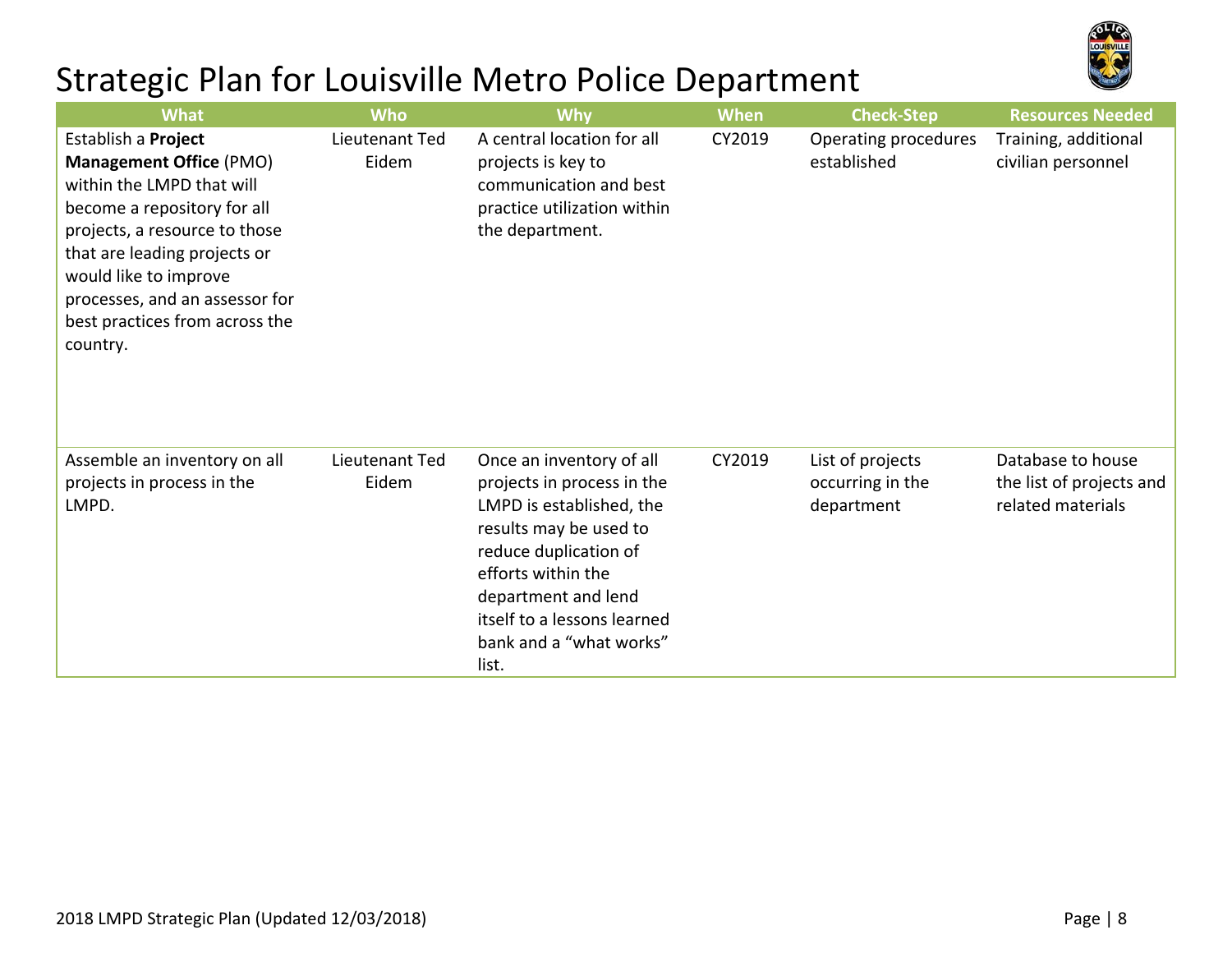

**Goal #4:**  Create a Victim Services Unit to support crime victims and witnesses by helping them navigate the criminal justice system and by responding to their emotional, physical, and financial needs.

#### *Goal Owner: Assistant Chief LaVita Chavous*

| <b>What</b>                                                                                                                                                                                   | <b>Who</b>                               | <b>Why</b>                                                                                                                                                                                                                                                                                                                                    | <b>When</b> | <b>Check-Step</b>                                                                                             | <b>Resources Needed</b>                                                                                       |
|-----------------------------------------------------------------------------------------------------------------------------------------------------------------------------------------------|------------------------------------------|-----------------------------------------------------------------------------------------------------------------------------------------------------------------------------------------------------------------------------------------------------------------------------------------------------------------------------------------------|-------------|---------------------------------------------------------------------------------------------------------------|---------------------------------------------------------------------------------------------------------------|
| Establish a Victim Services Unit<br>staffed with victim services<br>specialists who will work with<br>sworn criminal investigators to<br>provide crime victims with the<br>support they need. | <b>Assistant Chief</b><br>LaVita Chavous | Victim services<br>specialists support crime<br>victims and witnesses by<br>helping them navigate<br>the criminal justice<br>system and by<br>responding to their<br>emotional, physical, and<br>financial needs.<br>Providing a high level of<br>service to crime victims<br>strengthens the<br>community's trust and<br>legitimacy of LMPD. | CY2019      | Approved policies in<br>place to run the VSU<br>and appropriate<br>personnel needed to<br>carry out the work. | 4 civilian personnel<br>added each year for<br>the next 4 years for a<br>total of 16 new victim<br>advocates. |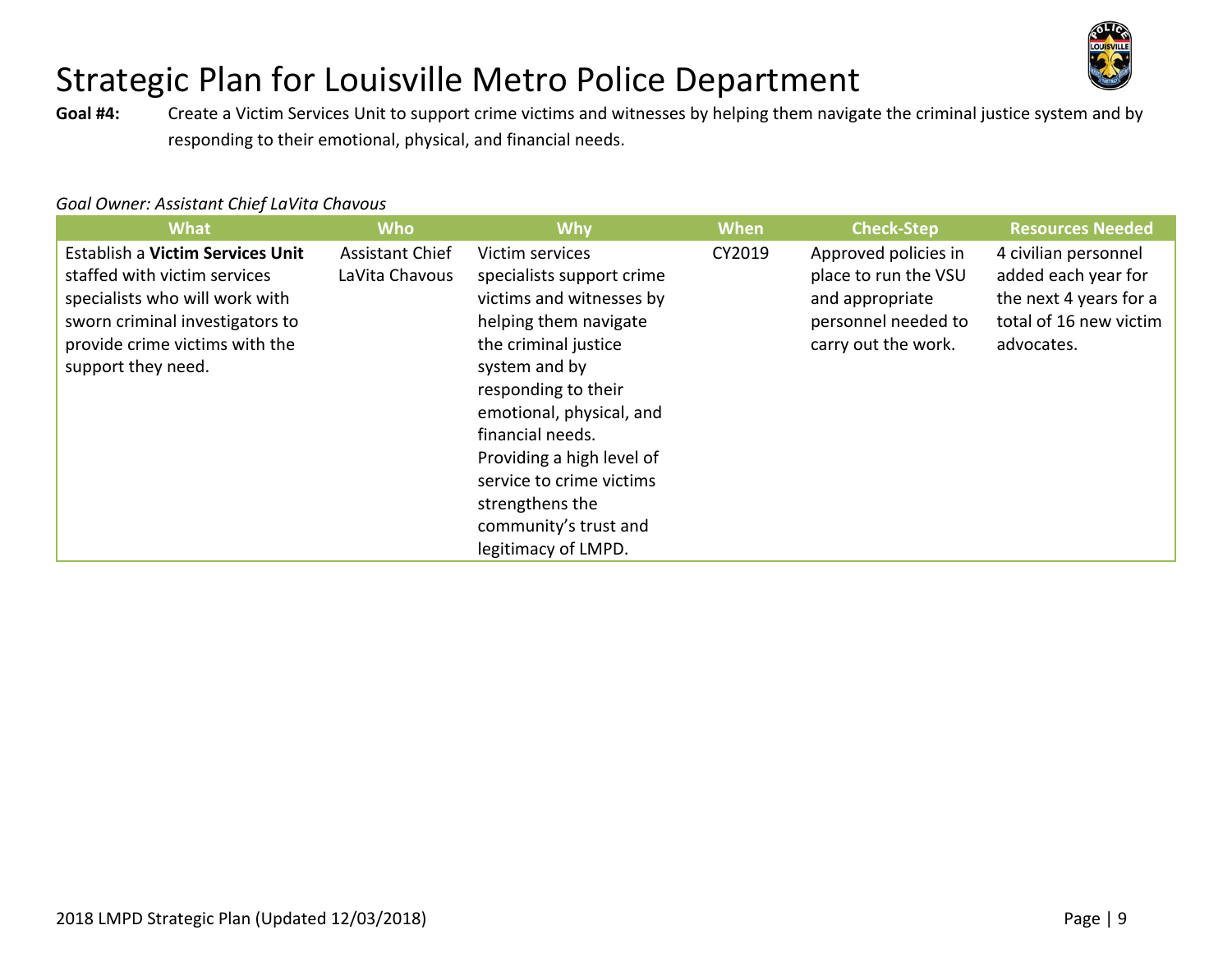

**Goal #5:** Communicate Louisville Metro's comprehensive violence reduction plan using a best‐in‐class approach. (Mayoral Goal 1.4)

#### *Goal Owner: Jessie Halladay*

| <b>What</b>                                                                                                                                 | <b>Who</b>      | <b>Why</b>                                                                                            | <b>When</b> | <b>Check-Step</b>                                                                               | <b>Resources Needed</b>                                                                     |
|---------------------------------------------------------------------------------------------------------------------------------------------|-----------------|-------------------------------------------------------------------------------------------------------|-------------|-------------------------------------------------------------------------------------------------|---------------------------------------------------------------------------------------------|
| Through cooperation with our<br>agency partners, formulate<br>and communicate the<br>message that LMPD reduces<br>crime by concentrating on | Jessie Halladay | Community<br>understanding and<br>involvement with<br>LMPD's approach will<br>ensure success in crime | Ongoing     | Social media<br>analytics, Citizen<br>Attitude Survey,<br>regular public safety<br>communicator | <b>Public Information</b><br>Office, Community<br>Policing Unit, Patrol<br><b>Divisions</b> |
| People, Places, and Narcotics.                                                                                                              |                 | reduction and helps to<br>legitimize the process.                                                     |             | meetings, attendance<br>at community<br>meetings.                                               |                                                                                             |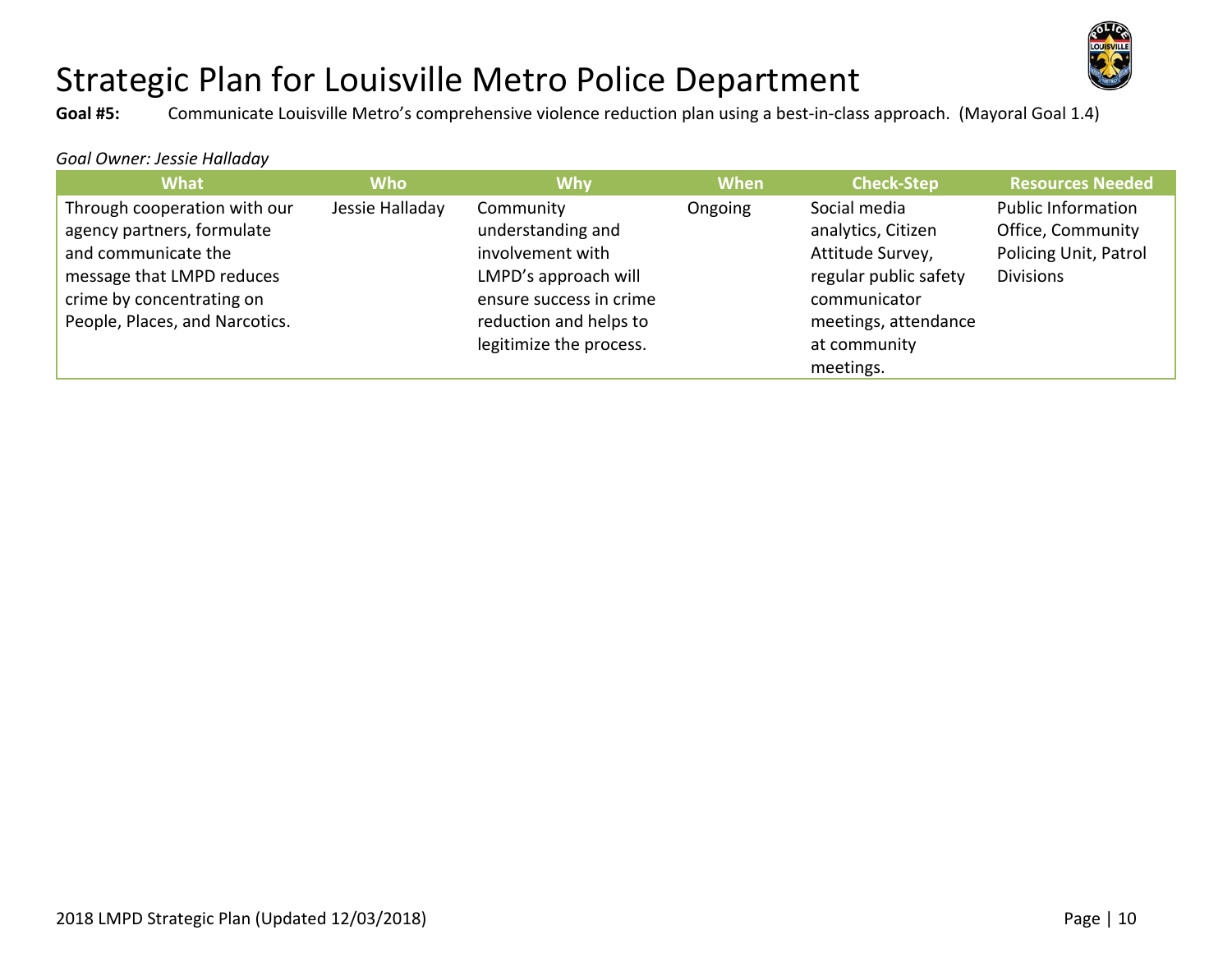

**Goal #6:**  Improve recruitment so the best candidates are chosen to be police officers who will justly and effectively carry out the duties of law enforcement. Also, ensure that the department accurately reflects the community in Louisville Metro.

| <b>What</b>                                                                                       | <b>Who</b>                                                         | <b>Why</b>                                                                                                                                                                                        | <b>When</b> | <b>Check-Step</b>                                             | <b>Resources Needed</b>                                                                 |
|---------------------------------------------------------------------------------------------------|--------------------------------------------------------------------|---------------------------------------------------------------------------------------------------------------------------------------------------------------------------------------------------|-------------|---------------------------------------------------------------|-----------------------------------------------------------------------------------------|
| <b>Emphasize community</b><br>outreach, especially with the<br>youth of our community.            | <b>Assistant Chief</b><br>Shara Parks and<br>Major Andrea<br>Brown | Strong relationships with<br>the youth in our<br>community increases the<br>pool of future of<br>candidates that will<br>make great officers,<br>reflective of the people<br>of Louisville Metro. | Ongoing     | # of outreach<br>programs                                     | <b>Community Policing</b><br>Unit, Patrol Divisions                                     |
| Recruit potential future officers<br>with diverse backgrounds and<br>encourage them to join LMPD. | Major Bridget<br>Thomerson                                         | It takes a strong<br>recruitment effort with<br>so many other<br>departments competing<br>for the best candidates.                                                                                | Ongoing     | Demographic<br>breakdown of<br>applicants and<br>recruits     | Recruitment and<br>Selection Unit,<br><b>Community Policing</b><br>Unit                 |
| Emphasize the importance of<br>LMPD's public perception.                                          | Jessie Halladay                                                    | To improve recruitment<br>requires LMPD's strong<br>standing in the<br>community.                                                                                                                 | Ongoing     | Citizen Attitude<br>Survey results, Social<br>media analytics | Positive stories,<br>transparency,<br>community<br>conversations,<br>community outreach |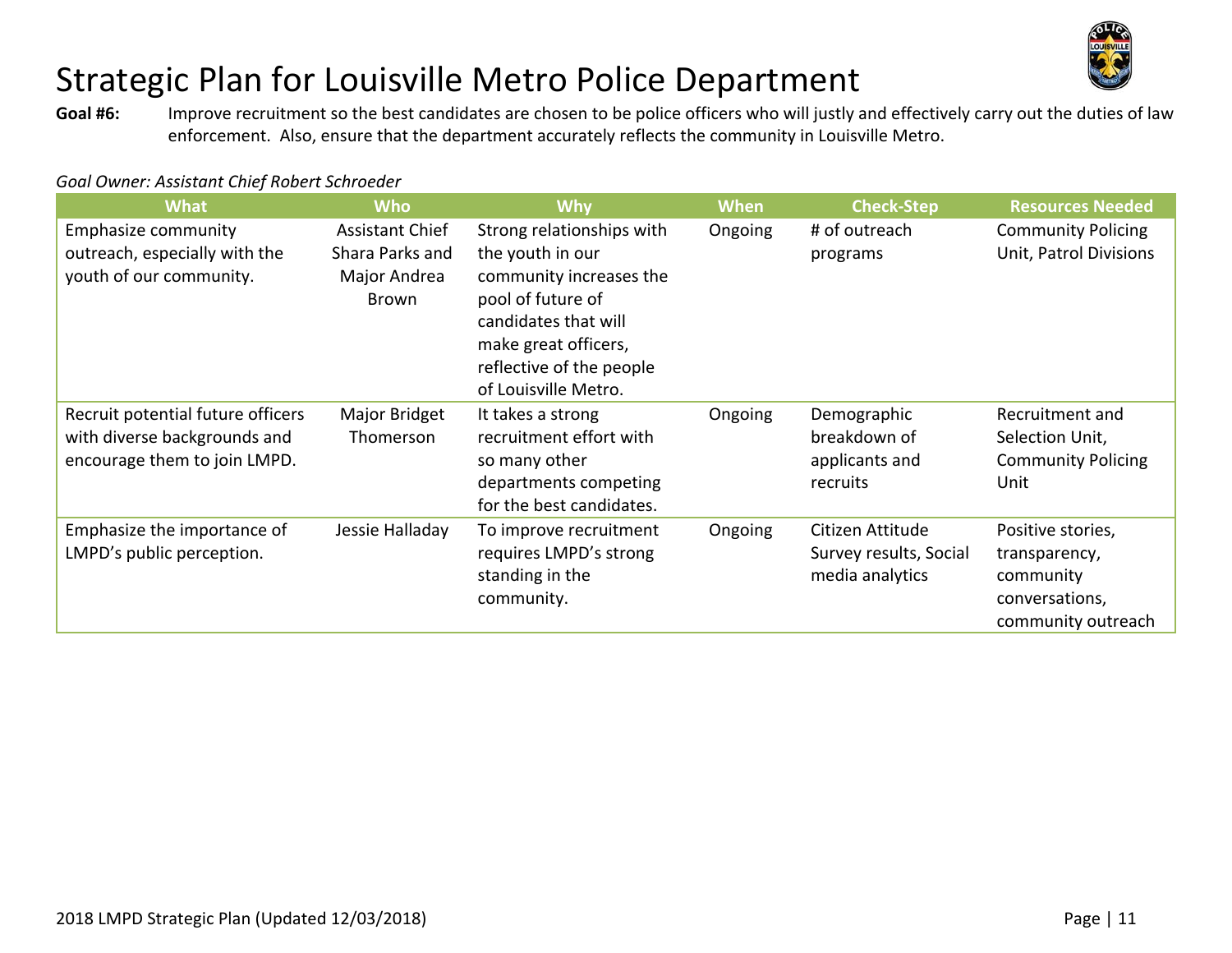

**Goal #7:**  Use relevant and up‐to‐date technology along with the technical expertise of LMPD employees to serve the citizens and visitors of Louisville Metro.

| <b>What</b>                                                                                                                                                                    | Who                                             | Why                                                                                                                                                                                                                             | <b>When</b> | <b>Check-Step</b>                                                                | <b>Resources Needed</b>                                                         |
|--------------------------------------------------------------------------------------------------------------------------------------------------------------------------------|-------------------------------------------------|---------------------------------------------------------------------------------------------------------------------------------------------------------------------------------------------------------------------------------|-------------|----------------------------------------------------------------------------------|---------------------------------------------------------------------------------|
| <b>Real Time Crime Center.</b><br>Continue to monitor Metro<br>Watch cameras and provide<br>real time tactical information<br>to officers in the field.                        | Jennifer Corum                                  | The RTCC can report<br>criminal activity in real<br>time and review past<br>activity for follow-up<br>investigation. They also<br>provide real time tactical<br>information during<br>critical incidents and<br>special events. | Ongoing     | # of times the RTCC is<br>contacted for<br>assistance. # of<br>reports provided. | RTCC, MetroWatch<br>Cameras                                                     |
| <b>Camera Federation.</b><br>A program that allows the<br>RTCC access to privately<br>owned security cameras to<br>broaden the coverage area for<br>investigative information. | Jennifer Corum                                  | Provides the RTCC with<br>additional viewpoints<br>when necessary.                                                                                                                                                              | CY2019      | Memorandums of<br>Agreement in place.                                            | RTCC, MOU, Legal                                                                |
| ShotSpotter. Continue to<br>utilize the automated gunfire<br>detection system. Expand the<br>ShotSpotter system by 9.01<br>square miles as determined by<br>data analysis.     | Lieutenant Jim<br>Cirillo                       | ShotSpotter gives patrol<br>officers immediate<br>notification and exact<br>areas of gunfire in the<br>areas that are equipped<br>with the ShotSpotter<br>sensors. This allows for<br>rapid response.                           | Ongoing     | # of gunshots<br>detected. # of active<br>criminal cases linked.                 | ShotSpotter hardware<br>and software,<br><b>MetroWatch Cameras</b>              |
| Integrate ShotSpotter with the<br>Metro Watch camera system.                                                                                                                   | Lieutenant Jim<br>Cirillo and Jennifer<br>Corum | This integration would<br>allow for possible video<br>surveillance of the<br>shooting scene to be<br>flagged.                                                                                                                   | CY2019      | # of MetroWatch<br>cameras integrated                                            | ShotSpotter hardware<br>and software,<br>MetroWatch<br>Cameras, DolT<br>support |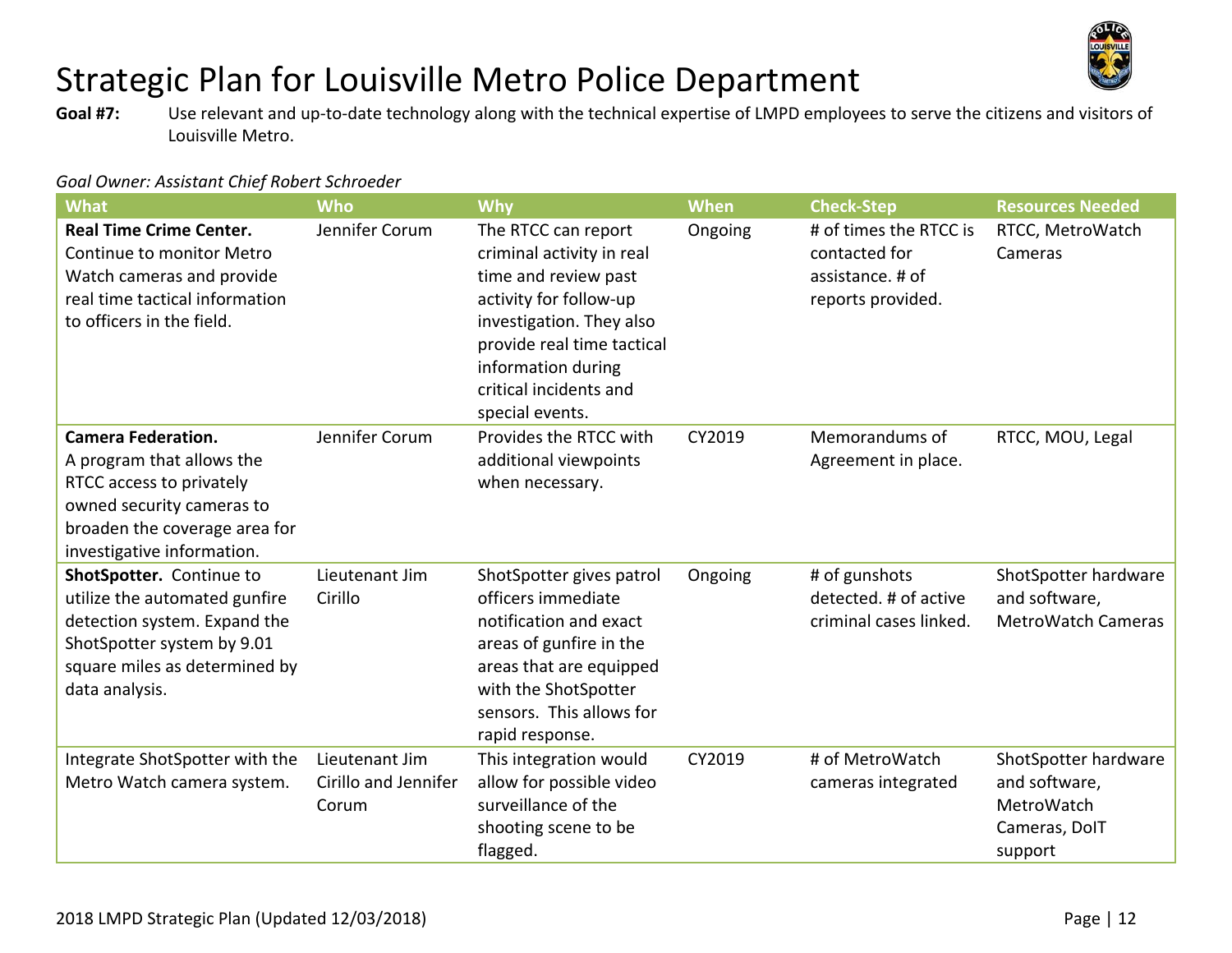

| <b>What</b>                                                                                                                                                                   | <b>Who</b>         | <b>Why</b>                                                                                                                                                                                                      | <b>When</b> | <b>Check-Step</b>                                      | <b>Resources Needed</b>                    |
|-------------------------------------------------------------------------------------------------------------------------------------------------------------------------------|--------------------|-----------------------------------------------------------------------------------------------------------------------------------------------------------------------------------------------------------------|-------------|--------------------------------------------------------|--------------------------------------------|
| <b>Online Citizen Reporting.</b><br>Monitor the newly created<br>process that allows citizens to<br>easily report crime via the<br>website.                                   | <b>Robin Oates</b> | Improve the convenience<br>of citizens who are<br>reporting crimes.                                                                                                                                             | CY2019      | # of reports<br>submitted through<br>the online portal | <b>Central Records Unit</b>                |
| <b>Records Management</b><br>System. Procure and<br>implement a system that best<br>maintains all crime data,<br>enforcement, contact<br>information, and police<br>activity. | Major Dave Allen   | Make sure LMPD has the<br>best program available<br>for tracking, analyzing,<br>and sharing all LMPD<br>data.                                                                                                   | CY2022      | Research and Plan                                      | Administrative<br><b>Services Division</b> |
| License Plate Reader (LPR).                                                                                                                                                   | Jennifer Corum     | Provide increased leads and<br>suspect identification. Can<br>alert officers to<br>stolen/wanted vehicles.<br>Used in conjunction with<br>ShotSpotter and cameras to<br>assist with shooting<br>investigations. | CY2020      | Report out on<br>research findings                     | LPR equipment,<br>training                 |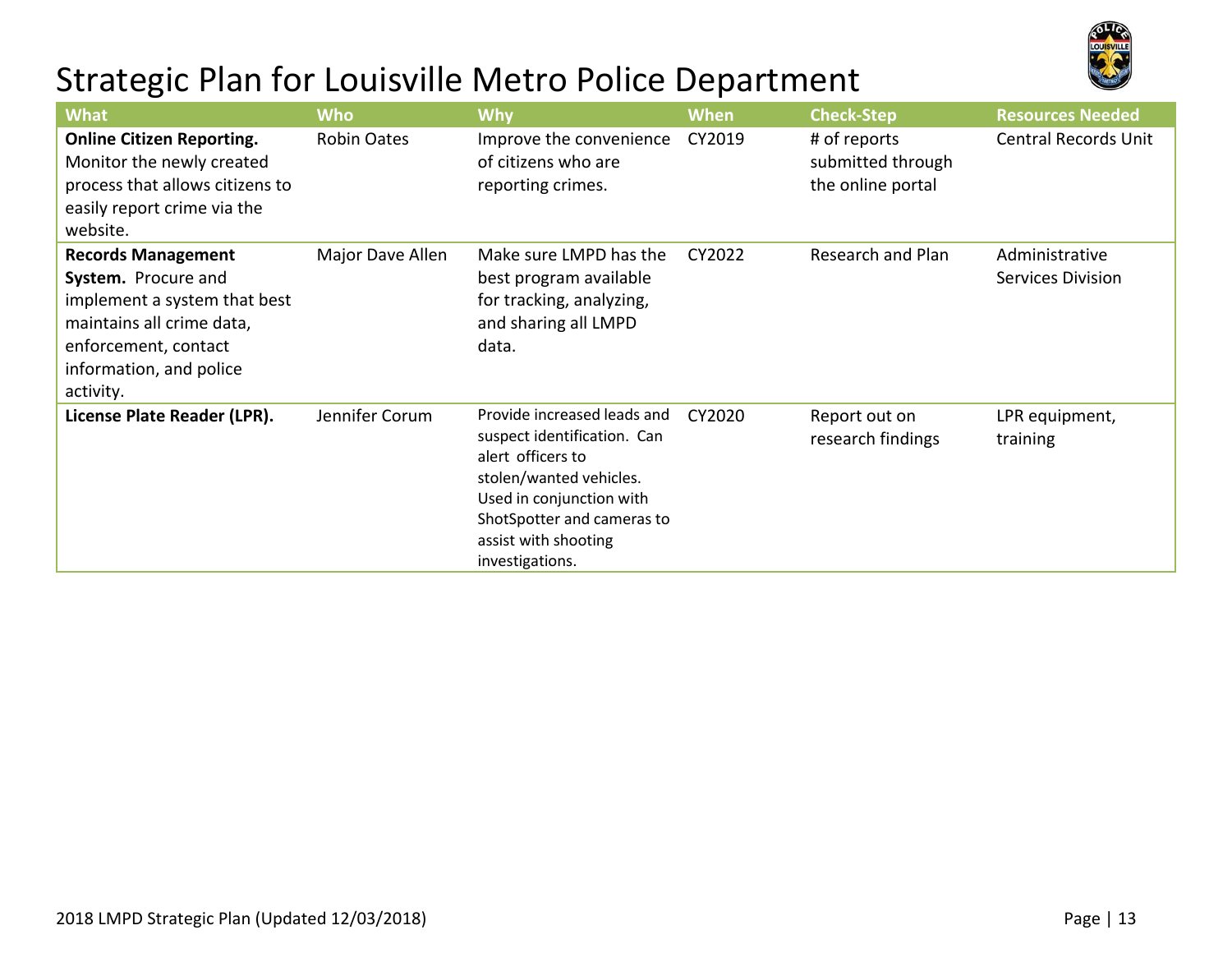

**Goal #8:** Ensure the department has appropriate facilities required to operate and there is sufficient planning for future needs.

| <b>What</b>                                                                     | <b>Who</b>                                | Why                                                                                                                                                                                                             | <b>When</b> | <b>Check-Step</b> | <b>Resources Needed</b>                                 |
|---------------------------------------------------------------------------------|-------------------------------------------|-----------------------------------------------------------------------------------------------------------------------------------------------------------------------------------------------------------------|-------------|-------------------|---------------------------------------------------------|
| Assess the suitability of all<br>LMPD facilities for current and<br>future use. | <b>Assistant Chief</b><br>Robert Schroder | Proper facilities are<br>needed to house the<br>various LMPD divisions<br>and operational units<br>which fits the unique<br>needs of law<br>enforcement (security,<br>accessibility, and multi-<br>functioning) | Ongoing     | Evaluate and Plan | <b>Facilities</b><br>Management,<br>budgetary needs TBD |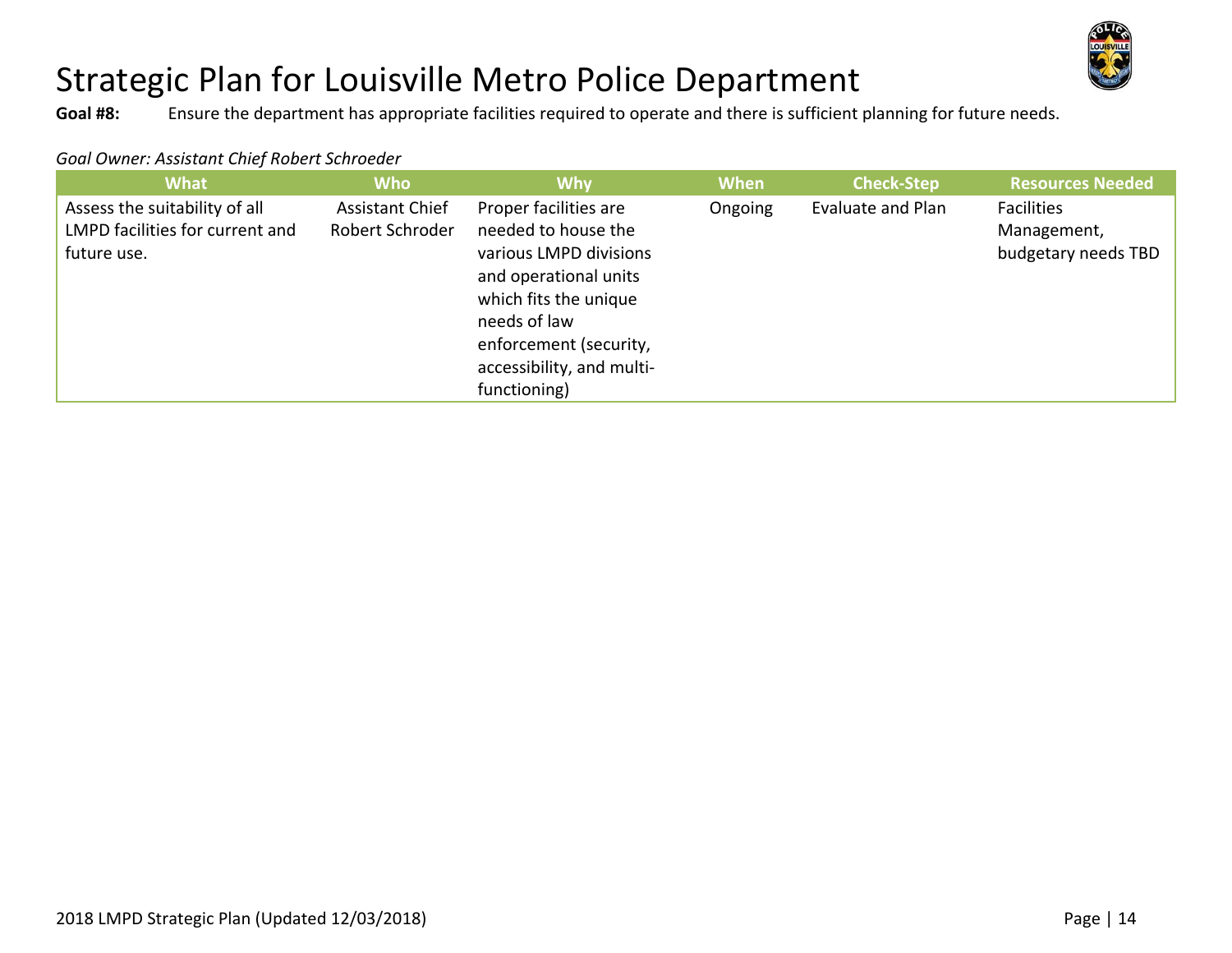

**Goal #9:**  Offer employees the tools they need to stay physically, intellectually, mentally, and emotionally healthy to enhance their professional and personal lives.

| <b>What</b>                   | <b>Who</b>             | <b>Why</b>                  | <b>When</b> | <b>Check-Step</b>           | <b>Resources Needed</b>    |
|-------------------------------|------------------------|-----------------------------|-------------|-----------------------------|----------------------------|
| Offer employees the tools to  | Major Bridget          | Physically healthy          | Ongoing     | Monitor gym facilities      | <b>MADE Fitness</b>        |
| stay physically healthy. Seek | Thomerson              | officers live happier lives |             | and fitness resources       | contract for fitness       |
| opportunities to improve      |                        | and are better              |             | for suitability and         | and nutrition              |
| exercise equipment.           |                        | employees.                  |             | effectiveness               | guidance, LMPD gyms        |
| Offer employees the tools to  | Major Bridget          | Keeping officers            | Ongoing     | <b>Monitor and Diagnose</b> | Training Division,         |
| stay intellectually healthy.  | Thomerson              | intellectually strong       |             |                             | Tuition Assistance,        |
|                               |                        | enhances their lives and    |             |                             | Southern Police            |
|                               |                        | careers.                    |             |                             | Institute, Kentucky        |
|                               |                        |                             |             |                             | Department of              |
|                               |                        |                             |             |                             | <b>Criminal Justice</b>    |
|                               |                        |                             |             |                             | Training, other            |
|                               |                        |                             |             |                             | regular training           |
|                               |                        |                             |             |                             | opportunities              |
| Offer employees the tools to  | <b>Assistant Chief</b> | Law enforcement is a        | Ongoing     | Monitor the offered         | LMPD psychologist,         |
| stay mentally and emotionally | Robert Schroeder       | difficult profession and    |             | programs for                | <b>Employee Assistance</b> |
| healthy.                      |                        | can cause strain on         |             | suitability and             | Program, Peer              |
|                               |                        | officers' emotional         |             | effectiveness               | Support                    |
|                               |                        | wellness and personal       |             |                             |                            |
|                               |                        | relationships.              |             |                             |                            |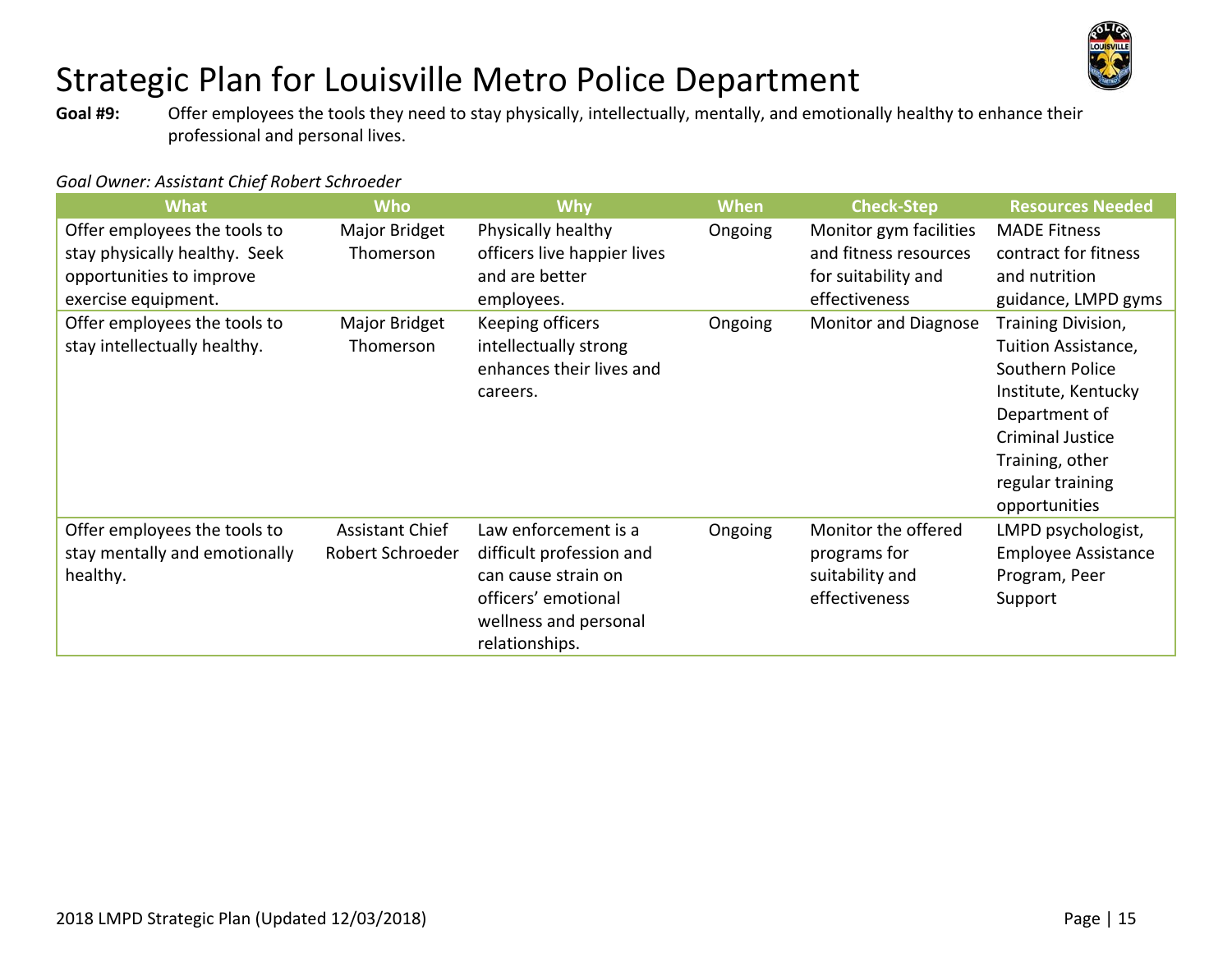

**Goal #10:** Strengthen officer safety practices through training, policy and procedures, and proper equipment.

| Goal Owner: Assistant Chief Robert Schroeder |
|----------------------------------------------|
|----------------------------------------------|

| <b>What</b>                                                                                                                                                               | <b>Who</b>                                 | <b>Why</b>                                                                                                                                                                                                                                                     | <b>When</b> | <b>Check-Step</b>                                                                                     | <b>Resources Needed</b>                                                       |
|---------------------------------------------------------------------------------------------------------------------------------------------------------------------------|--------------------------------------------|----------------------------------------------------------------------------------------------------------------------------------------------------------------------------------------------------------------------------------------------------------------|-------------|-------------------------------------------------------------------------------------------------------|-------------------------------------------------------------------------------|
| Further improve defensive<br>tactics (DT) training to help<br>keep officers and citizens safe.<br>Include DT refresher training<br>yearly during in-service classes.      | Major Bridget<br>Thomerson                 | Effective DT techniques<br>gives officers additional<br>tools to de-escalate<br>situations and control<br>volatile incidents in ways<br>that are safe for officers<br>and citizens. Yearly<br>refresher training is<br>needed as DT is a<br>diminishing skill. | CY2019      | Revamp the DT<br>curriculum for basic<br>training and start<br>regular refresher<br>training in 2019. | <b>Training Division</b>                                                      |
| Policy and procedures which<br>prioritizes employee safety and<br>the safety of those in the<br>community. Keep up-to-date<br>on best practices across the<br>country.    | <b>Assistant Chief</b><br>Robert Schroeder | Safe practices outlined<br>by policy and procedure<br>contributes to safe<br>police/citizen<br>interactions.                                                                                                                                                   | Ongoing     | <b>Monitor and Diagnose</b>                                                                           | <b>Training Division and</b><br>Research and<br>Development                   |
| Safe vehicles, body armor,<br>properly working lethal, less<br>lethal, and non-lethal force<br>options, and other equipment<br>which keeps officers and<br>citizens safe. | <b>Assistant Chief</b><br>Robert Schroeder | Officers need the proper<br>tools to maintain officer<br>safety.                                                                                                                                                                                               | Ongoing     | <b>Monitor and Diagnose</b>                                                                           | Training Division,<br>Fleet Services,<br>Evidence and<br><b>Property Unit</b> |